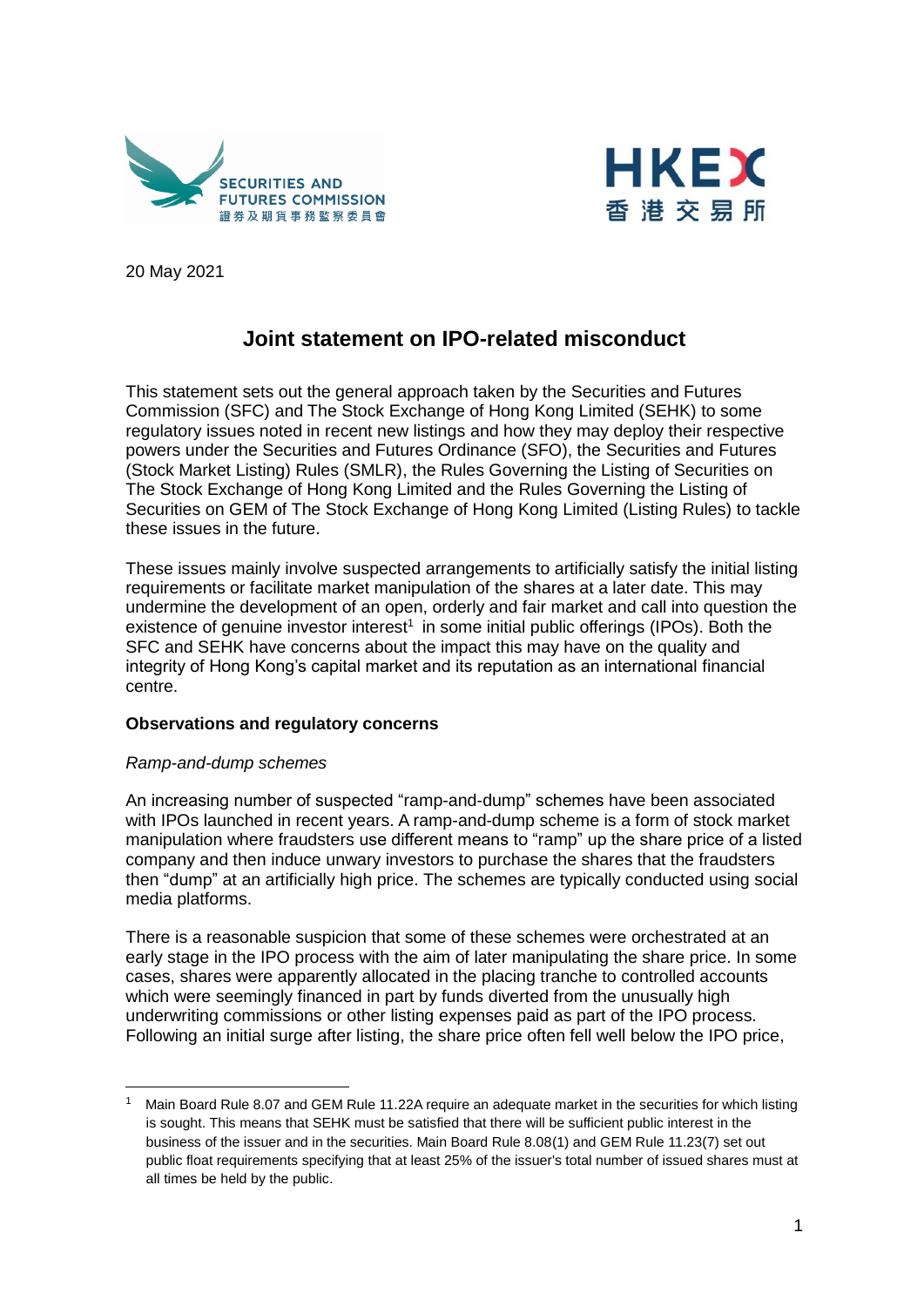causing substantial losses for many investors, and afterwards trading turnover usually shrank to a negligible level.

*Example:* 

-



Whilst these schemes more commonly involve IPOs of companies with small market capitalisations (particularly those which barely meet the minimum market capitalisation threshold under the Listing Rules)<sup>2</sup>, the regulatory approach set out in this statement targets IPO-related misconduct regardless of the size of the companies concerned.

# *Lack of a robust and transparent share placement and price discovery process*

In some problematic cases, there was reason to suspect that the perpetrators used the IPO placing tranche to allocate shares to controlled placees in order to (i) artificially satisfy the initial listing requirements under the Listing Rules, creating a false market for the shares, or (ii) corner the shares to better enable market manipulation after the shares were listed.

Another concern is that, in some cases, the lack of a robust and transparent share placement and price discovery process makes it difficult to understand how the placees were identified, the basis for allocating shares in the placing tranche and how the IPO price was determined.

# *Unusually high underwriting commissions and suspicious arrangements*

We also noted that over the past two years, unusually high commissions were paid to the underwriters in some of these problematic IPOs. For example, the average underwriting commission rate for IPOs with market capitalisations below \$600 million increased substantially from about 4% in 2017 to 12% in 2020. These high underwriting commissions, along with other listing expenses, were disproportionate to the net IPO funds raised. In the most extreme cases, the overall underwriting commission rates paid

<sup>&</sup>lt;sup>2</sup> Main Board Rule 8.09(2) requires the expected market capitalisation of a new applicant at the time of listing to be at least \$500,000,000. GEM Rule 11.23(6) requires the expected total market capitalisation of a GEM applicant to be at least \$150,000,000.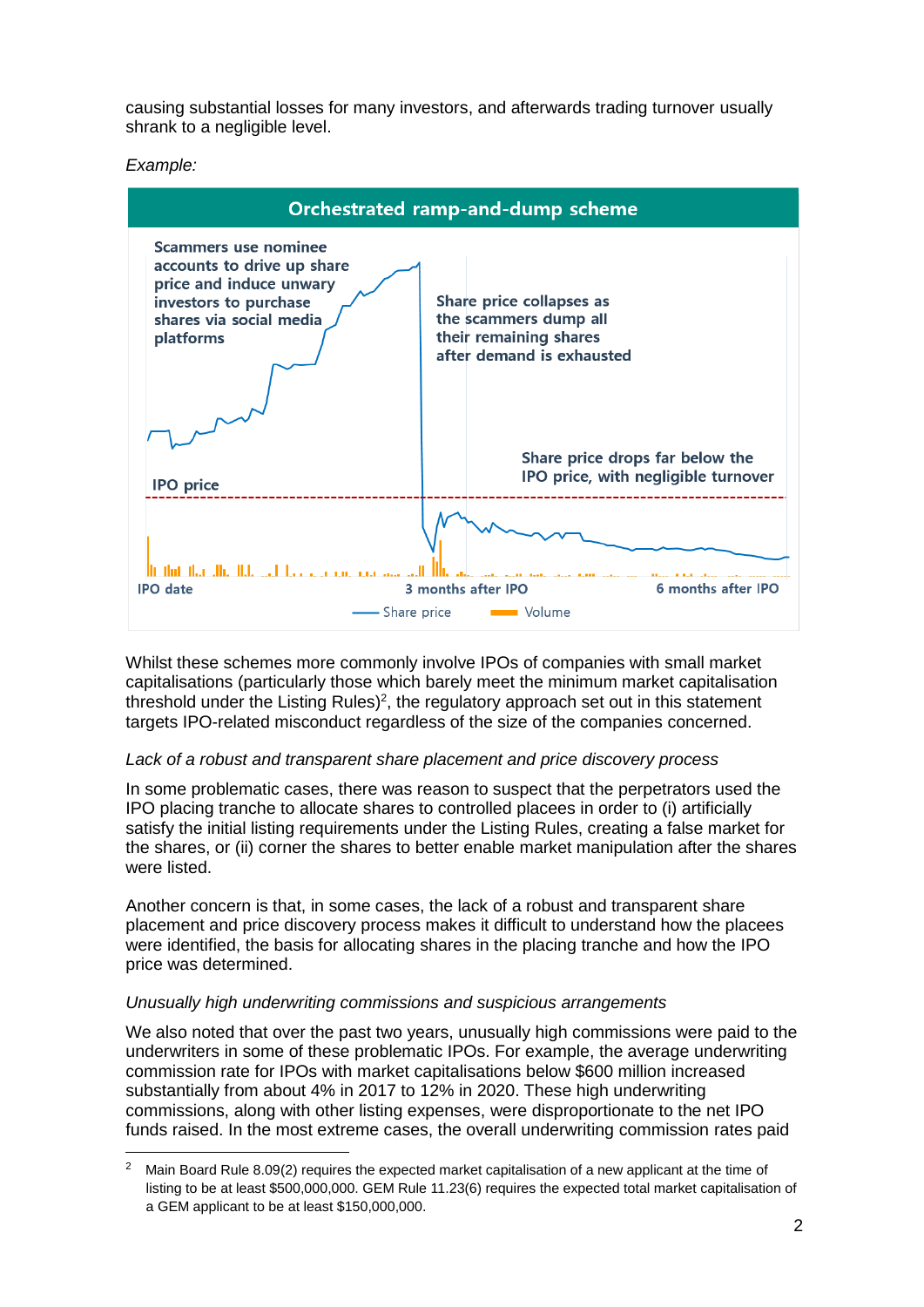

to the brokers in an IPO exceeded 20%, with some of the brokers receiving an even higher rate from the commission pool.

There is reason to suspect that, in some cases, a portion of the underwriting commissions and other listing expenses was used to partially finance arrangements intended to (i) artificially satisfy the initial listing requirements under the Listing Rules regarding sufficient investor interest, minimum market capitalisation and adequate spread of shareholders or (ii) perpetrate ramp-and-dump schemes. For example, to compensate the controlled placees for creating a "market" or to subsidise the placees to subscribe for the shares at an inflated price, part of the listing expenses may have been funnelled to them in the form of rebates. We also noticed instances where the listing applicant paid out a material amount of additional "discretionary" listing expenses post-listing, without explaining the basis for doing so. In many instances, the resulting reduction to the net proceeds available to the applicant as compared to that disclosed in the prospectus was significant.

In the absence of such arrangements, some listing applicants may not satisfy certain initial listing requirements under the Listing Rules and the IPO price and valuation may be substantially lower than what was stated in the prospectus. In some cases, the share price dropped substantially on the first trading day to a level which more closely reflected the company's true market value.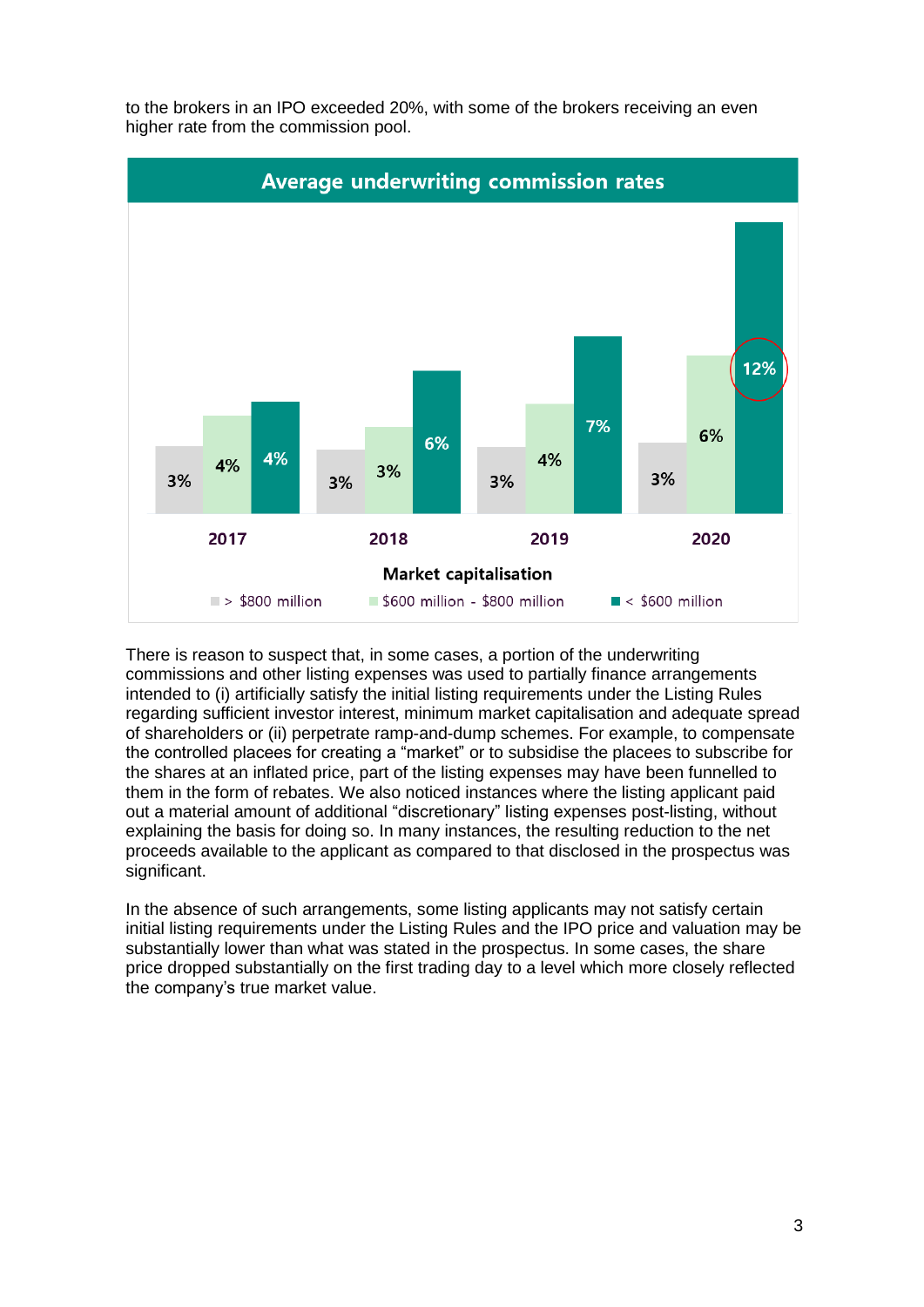### *Example:*

-



## **Features of problematic IPOs which may lead to enquiries by regulators**

The SFC, as the statutory regulator, administers the SFO and the SMLR and supervises and monitors SEHK's performance of its listing function. SEHK administers the Listing Rules and is the primary front-line regulator and contact point for all listing applications except those where concerns have been raised by the SFC under the SMLR.

In light of the concerns identified in this joint statement, where a listing application displays one or more of the following features, the SFC and SEHK will make enquiries to ascertain whether there is sufficient genuine investor interest in the applicant and its securities and an adequate spread of shareholders to enable an open, fair and orderly market for the securities to develop after listing.

- (i) The applicant's market capitalisation barely meets the minimum threshold under the Listing Rules<sup>3</sup>.
- (ii) Very high price-to-earnings (P/E) ratio taking into account the applicant's fundamentals (including its profit forecast) and the valuations of its peers.
- (iii) Unusually high underwriting or placing commissions or other listing expenses<sup>4</sup>.

 $3$  This is also a characteristic of shell companies identified in the "Guidance on IPO Vetting and Suitability for Listing" (HKEX-GL68-13A) – (i) small market capitalisation.

<sup>4</sup> This is also a characteristic of shell companies identified in the "Guidance on IPO Vetting and Suitability for Listing" (HKEX-GL68-13A) – (iii) involve fund raising disproportionate to listing expenses (ie, a high proportion of the listing proceeds were used to pay listing expenses).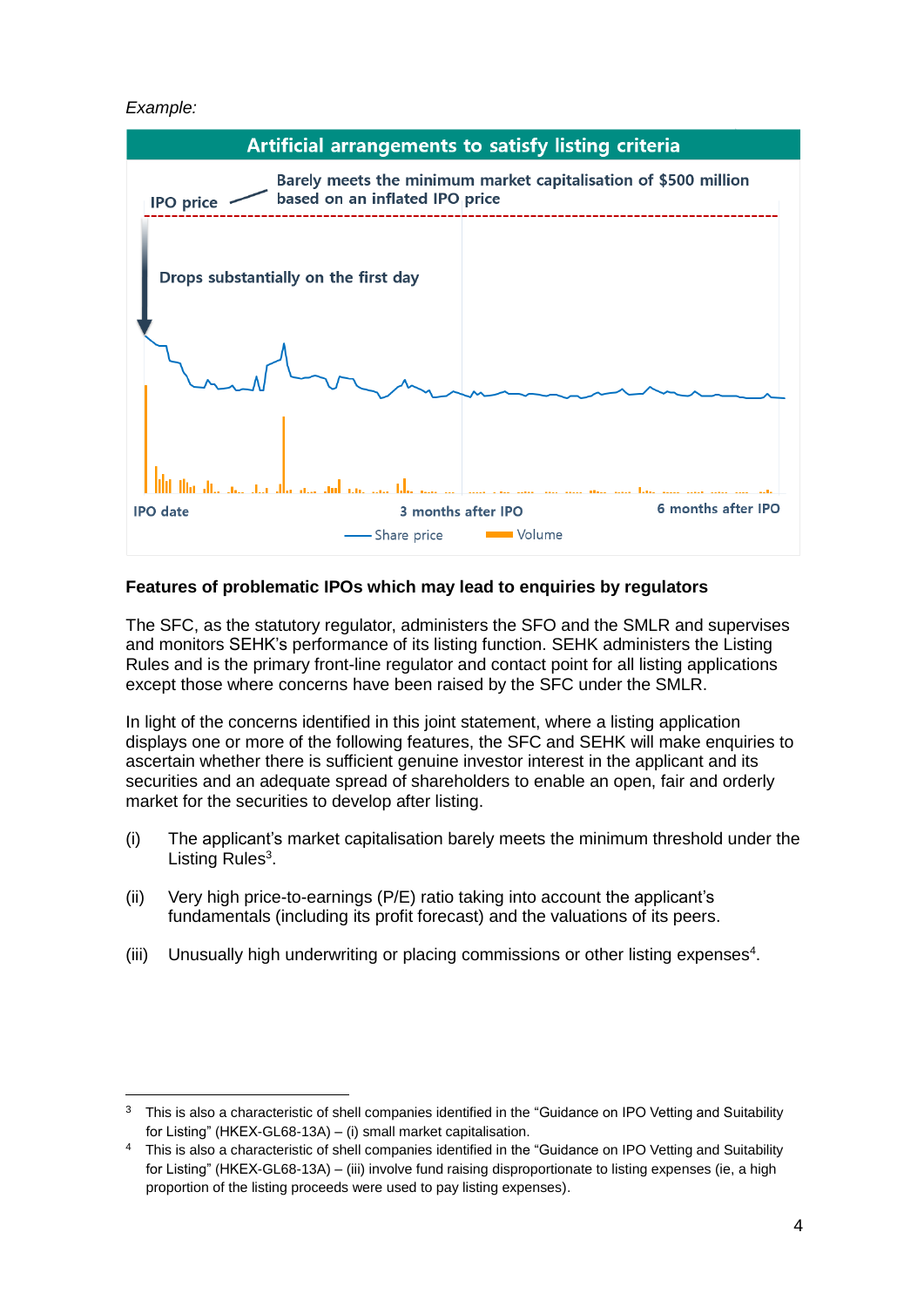(iv) Shareholding is highly concentrated in a limited number of shareholders, particularly where the value of the public float is small and the spread of shareholders barely meets the minimum thresholds set out in the Listing Rules<sup>5</sup>.

The above list is non-exhaustive and the SFC and SEHK in their review of listing applications and subsequent investigations may identify other features which entail heightened scrutiny by the regulators.

During the IPO vetting process, the SFC and SEHK may request a listing applicant to provide compelling evidence to demonstrate genuine investor demand to satisfy the Listing Rules requirements<sup>6</sup> and the reasonableness of the expected valuation having regard to the valuation multiples of comparable listed companies. In addition, a listing applicant may be required to demonstrate that the IPO price has been or will be determined through a robust and transparent price discovery exercise, including its strategies for investor targeting, marketing, pricing and allocation. The listing applicant should be prepared to explain any departure from these strategies.

Where (i) unusually high underwriting commissions or other listing expenses or (ii) material amounts of discretionary listing expenses might be paid by the listing applicant or its connected persons, the listing applicant is expected to provide the complete details of these expenses for the regulators' scrutiny and disclose relevant information in the listing document. SEHK will continue to closely monitor the use of proceeds after listing.

## **Regulators' power to object to a new listing**

SEHK may exercise its discretion to reject a listing application if questions raised regarding the share placement and price discovery process are not satisfactorily addressed, or the basic conditions for listing under the Listing Rules are not met. These conditions include, but are not limited to, sufficient public interest<sup>7</sup>, an open market in the shares and an adequate spread of shareholders $8$ . SEHK will also focus on whether an IPO raises suitability concerns as elaborated in the "Guidance on IPO Vetting and Suitability for Listing" (HKEX-GL68-13A) regarding potential "shell companies".

The SFC is empowered under section 6(2) of the SMLR to object to a listing application if it appears to the SFC that, among other grounds:

- $(i)$  the application does not comply with the Listing Rules<sup>9</sup>; or
- (ii) it would not be in the interest of the investing public or in the public interest for the securities to be listed<sup>10</sup>.

For example, if SEHK views that a listing application does not comply with Main Board Rule 8.07 (ie, there is insufficient public interest in the shares of the listing applicant) based on the specific facts of the case, SEHK may reject the listing application. The SFC may also object to the application under section  $6(2)(a)$  of the SMLR on the ground that the application does not comply with the Listing Rules.

-

<sup>5</sup> These are: (a) Main Board Rule 8.08(2) (at least 300 shareholders); (b) Main Board Rule 8.08(3) (not more than 50% of the securities in public hands at the time of listing beneficially owned by the three largest public shareholders); and (c) Appendix 6 to the Main Board Listing Rules (at least 100 placees) and their equivalents in the GEM Listing Rules.

<sup>6</sup> Main Board Rule 8.07 and GEM Rule 11.22A.

<sup>7</sup> Main Board Rule 8.07.

<sup>8</sup> Main Board Rule 8.08.

<sup>&</sup>lt;sup>9</sup> Sections 3(a) and  $6(2)(a)$  of the SMLR.

<sup>10</sup> Section 6(2)(d) of the SMLR.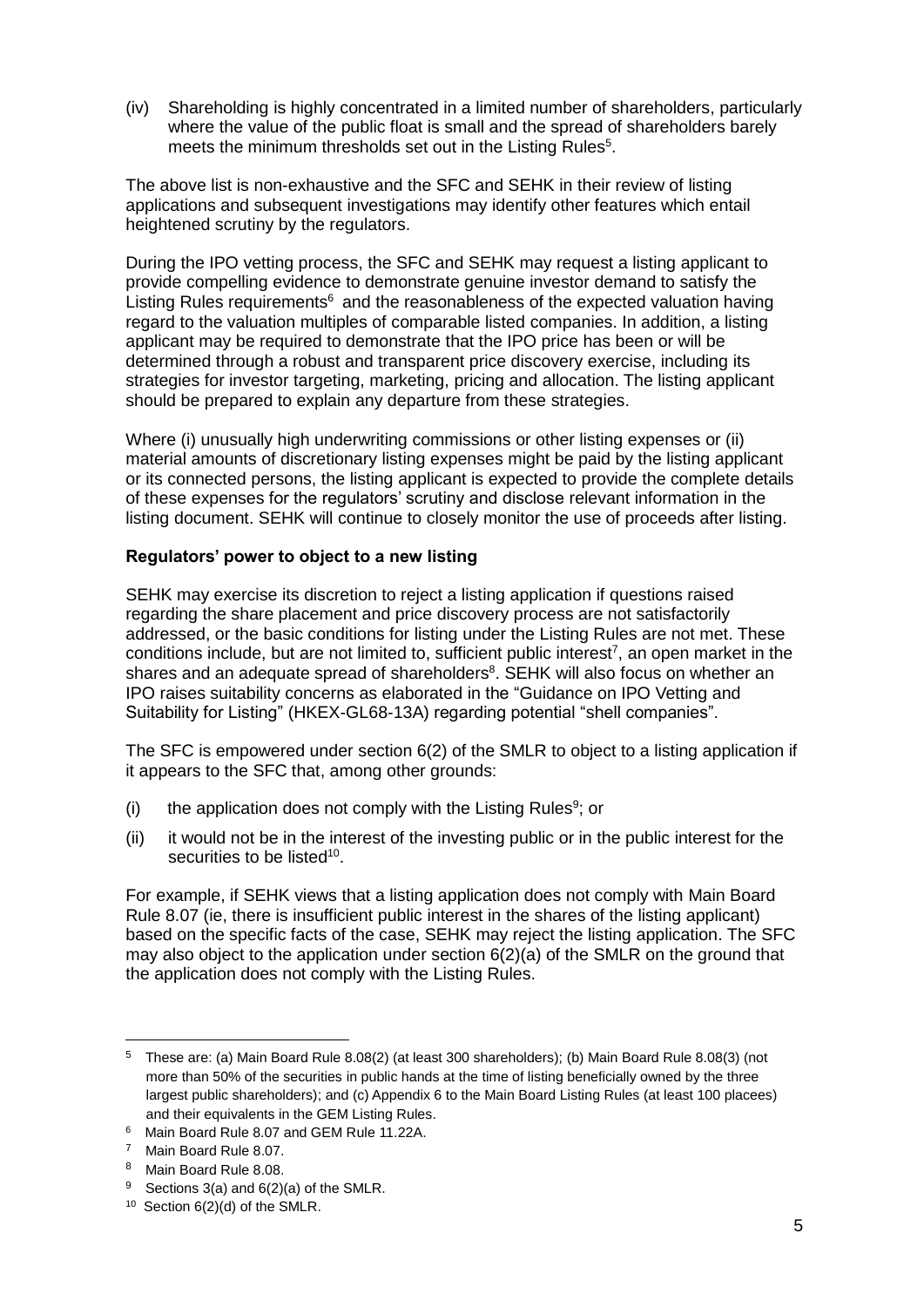Separately, the SFC will take into account any issue raising public interest concerns in assessing whether it should exercise its power to object to a listing application. Set out below are non-exhaustive examples of circumstances under which the SFC may invoke the "public interest or interest of the investing public" ground to object to a listing application under section 6(2)(d) of the SMLR.

- (i) Where it appears to the SFC that conditions do not exist for an orderly and fair market in the applicant's securities to develop upon listing, having regard to the background and number of investors who have indicated an interest in the applicant's securities, the pattern of distribution of the applicant's securities and the number of persons who would hold the applicant's securities immediately upon listing; or
- (ii) where it appears to the SFC that the applicant's structure, business, financial condition, governance arrangements, board or management may not be appropriate for it to be listed in Hong Kong. For example, where the board or management of the listing applicant is found to be involved in a ramp-and-dump scheme or a scheme designed to mislead regulators or the investing public or to circumvent applicable rules.

In addition, in considering whether to invoke the "public interest or interest of the investing public" ground to object to a listing, the SFC may also take into account whether the listing would put at risk the reputation of Hong Kong's capital market as fair, efficient, competitive, transparent and orderly.

The SFC is also empowered under section 6(3)(b) of the SMLR to impose conditions on a listing application $11$ .

## **Suspension of dealings and other regulatory action**

The SFC and SEHK will investigate and take appropriate action against the parties involved under the SFO, the SMLR or the Listing Rules, if:

- (i) there are any unusual movements in the share price or trading volume;
- (ii) there is a high concentration of shareholdings after listing;
- (iii) it appears that a listing document may have included false, incomplete or misleading information; or
- (iv) there is evidence of other misconduct.

-

In addition to SEHK's regulation of listed issuers based on the Listing Rules, the SFC will not hesitate to use its statutory powers, including its investigation powers, in relation to issuers, directors, major shareholders and intermediaries suspected of being involved in misconduct.

<sup>&</sup>lt;sup>11</sup> Section  $6(3)$  of the SMLR provides that the SFC may, within the period specified in section  $6(6)$  of the SMLR, notify an applicant and SEHK that —

<sup>(</sup>a) it does not object to the listing of any securities to which an application relates; or

<sup>(</sup>b) it does not object to the listing of any securities to which an application relates subject to such conditions as the SFC may think fit to impose.